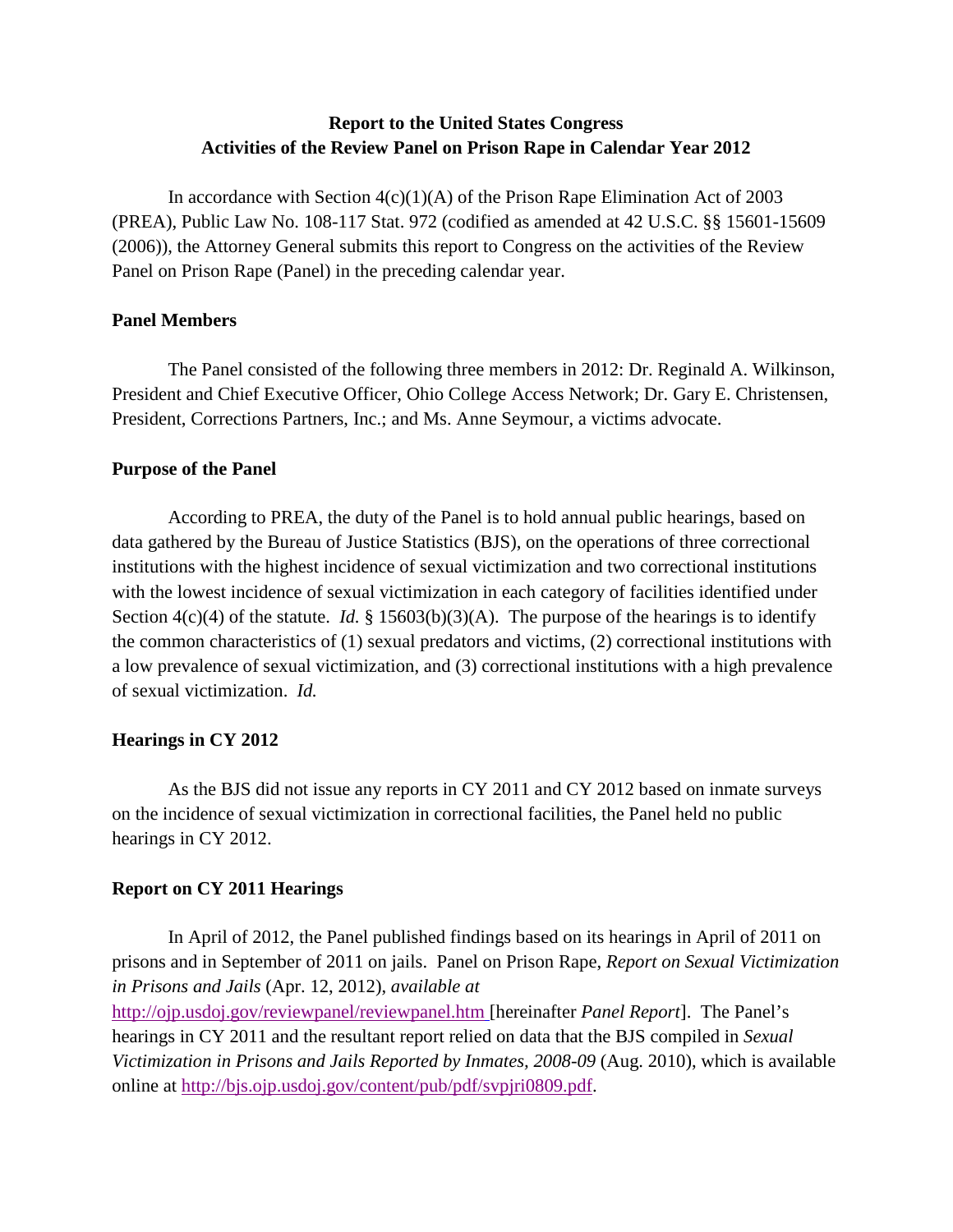Institution, Federal Bureau of Prisons, Elkton, Ohio, and Bridgeport Pre-Parole Transfer Facility, Correctional Center for Women, Virginia Department of Corrections, Troy, Virginia; and the The Panel selected the following ten facilities to appear at the hearings: the two prisons representing the lowest incidence of sexual victimization were Elkton Federal Correctional operated by the Corrections Corporation of America for the Texas Department of Criminal Justice (TDCJ), Bridgeport, Texas; the three prisons representing the highest incidence of sexual victimization were the James V. Allred Unit, TDCJ, Wichita Falls, Texas; the Fluvanna Elmira Correctional Facility, New York State Department of Corrections and Community Supervision, Elmira, New York; the two jails representing the lowest incidence of sexual victimization were the Hinds County Work Center, Hinds County Sheriff's Department, Raymond, Mississippi, and the David L. Moss Criminal Justice Center, Tulsa County Sheriff's Office, Tulsa, Oklahoma; the three jails representing the highest incidence of sexual victimization were the Clallam County Corrections Facility, Clallam County Sheriff's Office, Port Angeles, Washington; the Pre-Trial Detention Center, Miami-Dade County Corrections and Rehabilitation Department, Miami, Florida; and the Orleans Parish Prison (OPP), Orleans Parish Sheriff's Office (OPSO), New Orleans, Louisiana. *See Panel Report* 3-5 (explaining the selection criteria and methodology). For each prison or jail, the Panel included in its report a brief description of the facility, the facility's explanation for the reported high or low incidence of sexual victimization, and the Panel's observations of the facility based on onsite visits; interviews with staff and inmates; and hearing testimony from corrections officials, experts, victims, and victim advocates. For each high-incidence prison or jail, the Panel provided facility-specific recommendations. After reflecting on the data collected for each of the hearings, the Panel noted common themes and topics for further study.

#### **Common Themes**

Based on the prison hearings, the Panel identified the following common themes:

- ● Recognizing common characteristics of inmates who are vulnerable to sexual abuse,
- Understanding common differences between male and female facilities,
- Understanding the importance of professional language in establishing a safe environment,
- Recognizing the vulnerability of non-heterosexual inmates and their need for proper treatment,
- Strengthening the integrity of the entire complaint process,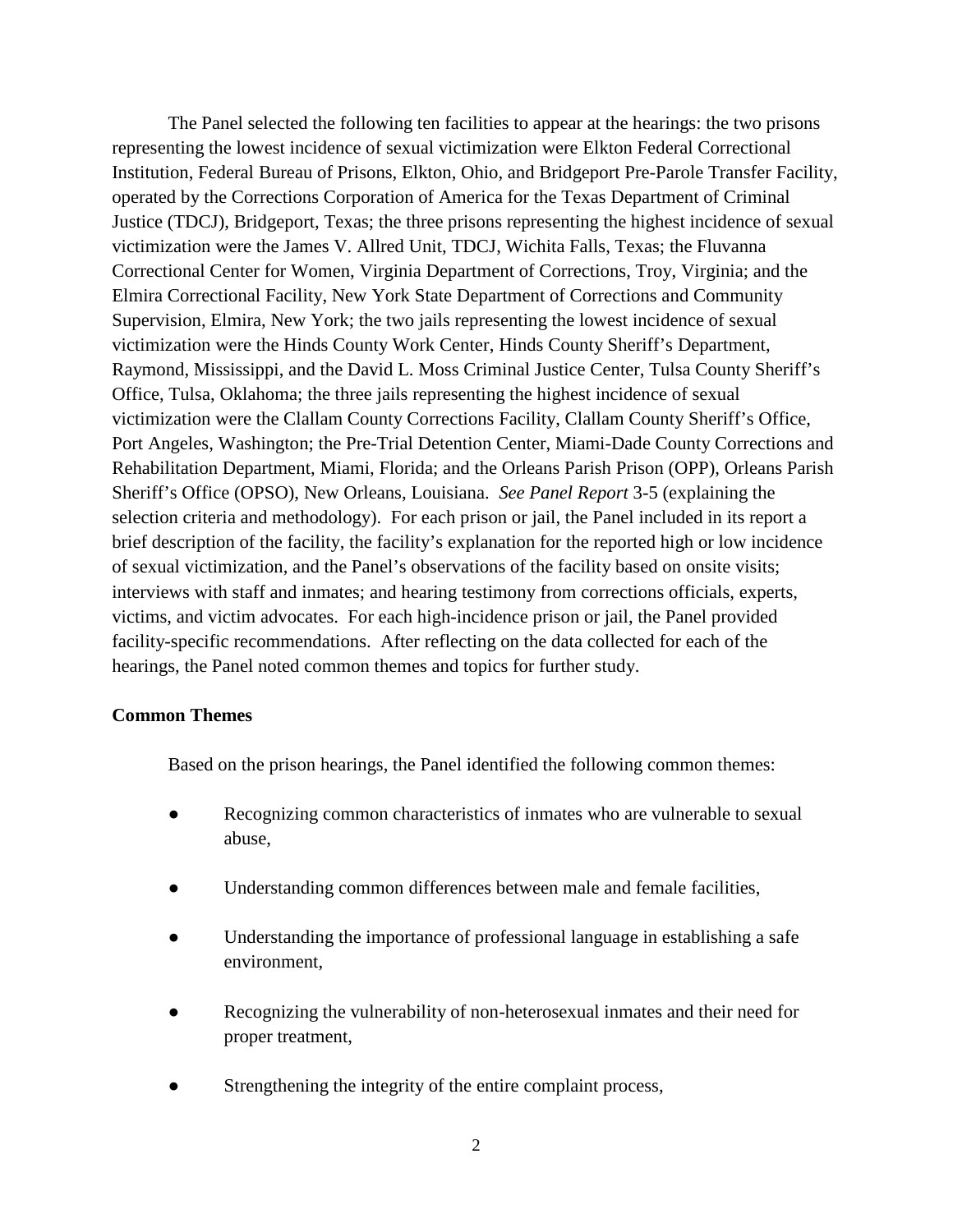- Providing effective victim services, and
- Equipping staff to respond effectively to inmate sexual victimization.

Based on the jail hearings, the Panel identified the following common themes:

- Acknowledging the importance of facility design,
- ● Appreciating the value of outside oversight,
- Noting the reluctance to prosecute sexual victimization cases involving inmates,
- ● Recognizing the resource challenges that jails face, and
- Employing well-trained, professional staff.

### **Topics for Further Study**

Based on the prison hearings, the Panel identified the following topics for further study:

- **●** Why are homosexuality and prior victimization significant indicators of inmate victims of sexual abuse?
- What are the distinctive needs of female facilities in preventing sexual victimization?

Based on the jail hearings, the Panel identified the following topics for further study:

- What are the specific challenges of big-city and rural jails in preventing inmate sexual victimization?
- ● What are the best practices in classifying and housing lesbian, gay, bisexual, transgender, and queer (LGBTQ) inmates?
- What would encourage the prosecution of crimes involving inmate sexual victimization?